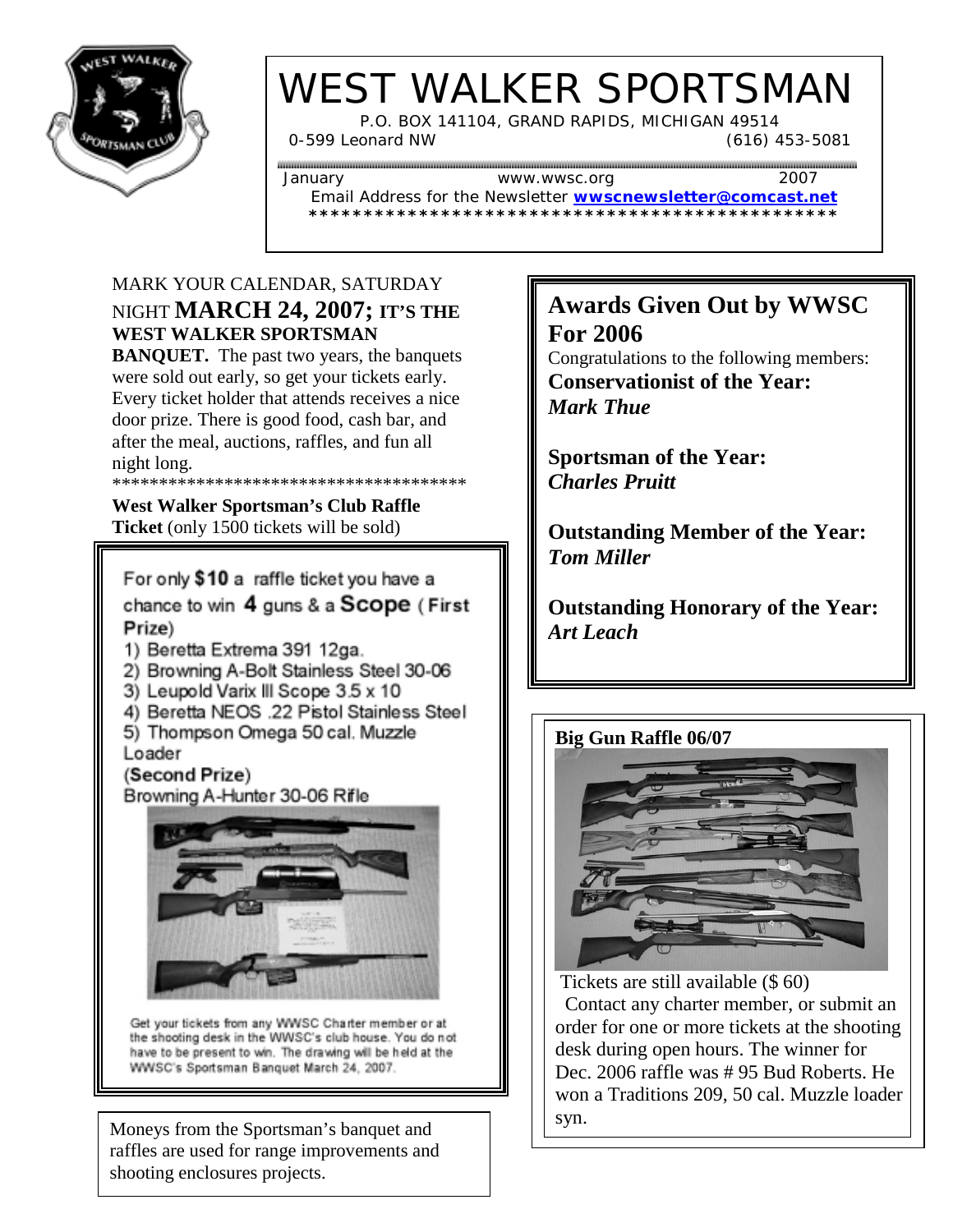#### **Winter Archery:**

Thursday night league begins January 4, 2007 and ends March 22, 2007. Sign up fee is \$10, and \$6 per week to participate. (Banquet same as the shot gun league) Saturday Kids Morning Class begins January 6, 2007 and ends March 3, 2007: 9:00AM for the beginners and 10:00AM for advanced. Cost \$8 per week if do not have any archery equipment, \$6 if you use your own arrows, and \$4 if you use your own archery equipment.

Again we have 2 ASA (3D tournaments) scheduled: June 9 & 10 and July 21 & 22. Both of these tournaments are one day shoots, shot gun start at 9AM and1:30PM.

### **Membership renewals and new**

**members** can be signed up at the club house or by our range monitors. If your membership is about to expire or has, come see John, Art or Joe at the Shooting House and they can take care of it when you arrive. The temporary card will allow you to shoot, and a permanent card will be received via mail 2 to 3 weeks later.

**For membership questions or renewal, or if you missed a copy of the newsletter contact: Rich Vander Meer at 453-3255 or, by email at rlvandermeer@comcast.net**

## LOOK AT THE END OF THE GUN BARREL BEFORE PULLING THE TRIGGER



## **NEW NRA Class**: *Personal Protection Outside the Home* - Course details

This intense training program is a two part process.

**Step One:** This nine hour class is an intermediate level shooting course. This basic course offers the essential knowledge and skills that must be mastered in order to carry, store and use a firearm safely and effectively for personal protection outside the home

#### **Initial Lessons (9 hours) include:**

 **Introduction to Concealed Carry Safety and Defensive Mindset**

 **Introduction to Self Defense and Concealed Carry Legal Aspects of Concealed Carry and Self Defense Carry Modes and Concealment Presenting the Handgun from Concealment Presentation, Position and Movement**

**Step Two:** To learn to use a defensive or (flash) sight picture, to fire both single shots and aimed pairs from various shooting positions, to shoot using a center-of-mass hold, to effectively use cover and concealment and to employ point shooting and multiple target engagement techniques. Upon completion of Step One, the optional advanced five hour course covers:

 **Special Shooting Techniques: Hip shooting Moving rearward Standing to kneeling Sitting to standing Standing to facing 90 degrees to the target Engaging a target at extended range Standing to rollover prone Under low light conditions**

**For further details contact:**

**Barry Anderson NRA Senior Training Counselor Barry45ACP@aol.com**

**WWSC voted to donate funds** to a 4-H group (Showboat Buddies in Lowell) for a shooting sport program for boy and girls.

If you would like to receive WWSC's newsletters by Email, just send an email with your email address to **wwscnewsletter@comcast.net** and your name will be added to the list of recipients.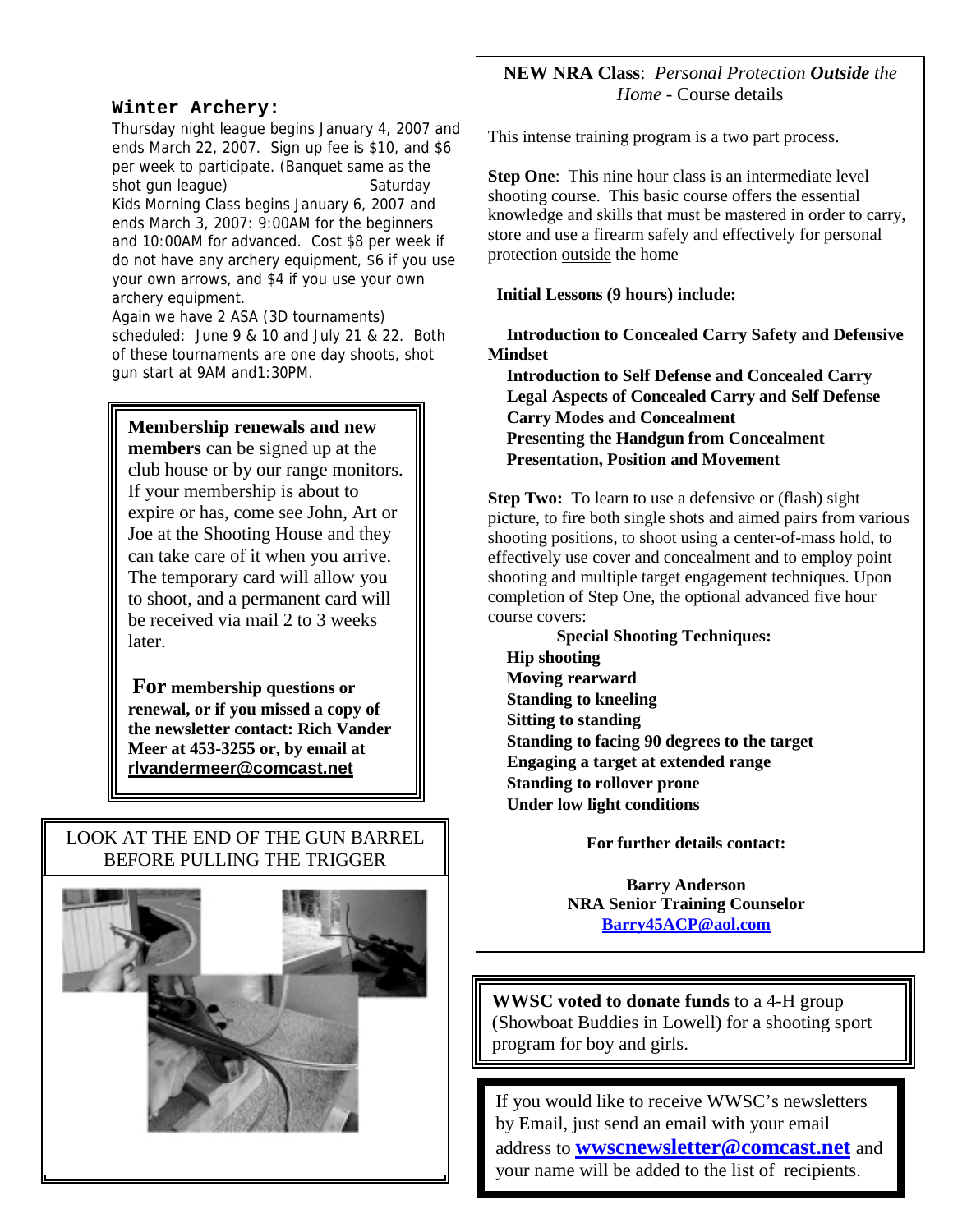

| Sunday                                               | Monday                              | lay<br>Tuesd                    | Wednesday                                                           | Thursday                                                                                         | Friday            | Saturday                                                                                |
|------------------------------------------------------|-------------------------------------|---------------------------------|---------------------------------------------------------------------|--------------------------------------------------------------------------------------------------|-------------------|-----------------------------------------------------------------------------------------|
|                                                      | Club house closed<br>New Year's Day | $\mathbf{\Omega}$               | 3<br>Winter shotgun league<br>9AM-12 noon<br>6PM-10PM<br>starts     | Evening Archery League<br>Hunters meeting 7PM<br>West Michigan<br>Starts. 7:PM<br><b>Duck</b>    | LO                | $\bullet$<br>Winter shotgun league<br>Kids Archery Classes<br>10AM-2PM<br>Start. 9AM    |
| r<br>Winter shotgun league<br>10AM-2PM               | $\infty$                            | $\circ$                         | $\overline{10}$<br>Winter shotgun league<br>9AM-12 noon<br>6PM-10PM | Ξ<br>Evening Archery League<br>Charter Meeting 7:30PM<br>Morning Archery league<br>Stats. 9:30AM | 12                | <b>MA6</b><br>13<br>Winter shotgun league<br>Kids Archery<br>10AM-2PM<br>Classes        |
| 14<br>Winter shotgun league<br>10AM-2PM              | $\frac{15}{2}$<br>ML King Day       | 16                              | $\overline{1}$<br>Winter shotgun league<br>9AM-12 noon<br>6PM-10PM  | $\frac{8}{1}$<br>Evening Archery League<br>Morning Archery league                                | $\frac{9}{2}$     | <b>MV6</b><br><b>20</b><br>Winter shotgun league<br>Kids Archery<br>10AM-2PM<br>Classes |
| $\overline{21}$<br>Winter shotgun league<br>10AM-2PM | 22                                  | 23                              | 24<br>Winter shotgun league<br>9AM-12 noon<br>6PM-10PM              | 25<br>Evening Archery League<br>Morning Archery league                                           | 26                | <b>MA6</b><br>27<br>Winter shotgun league<br>Kids Archery<br>10AM-2PM<br>Classes        |
| 28<br>Winter shotgun league<br>10AM-2PM              | 29                                  | 30<br>WWSC Board Meeting<br>7PM | $\frac{1}{2}$<br>Winter shotgun league<br>9AM-12 noon<br>6PM-10PM   | Evening Archery League<br>Morning Archery league<br>Feb-07                                       | $\mathbf{\Omega}$ | <b>MV6</b><br>S<br>Winter shotgun league<br>Kids Archery<br>10AM-2PM<br>Classes         |